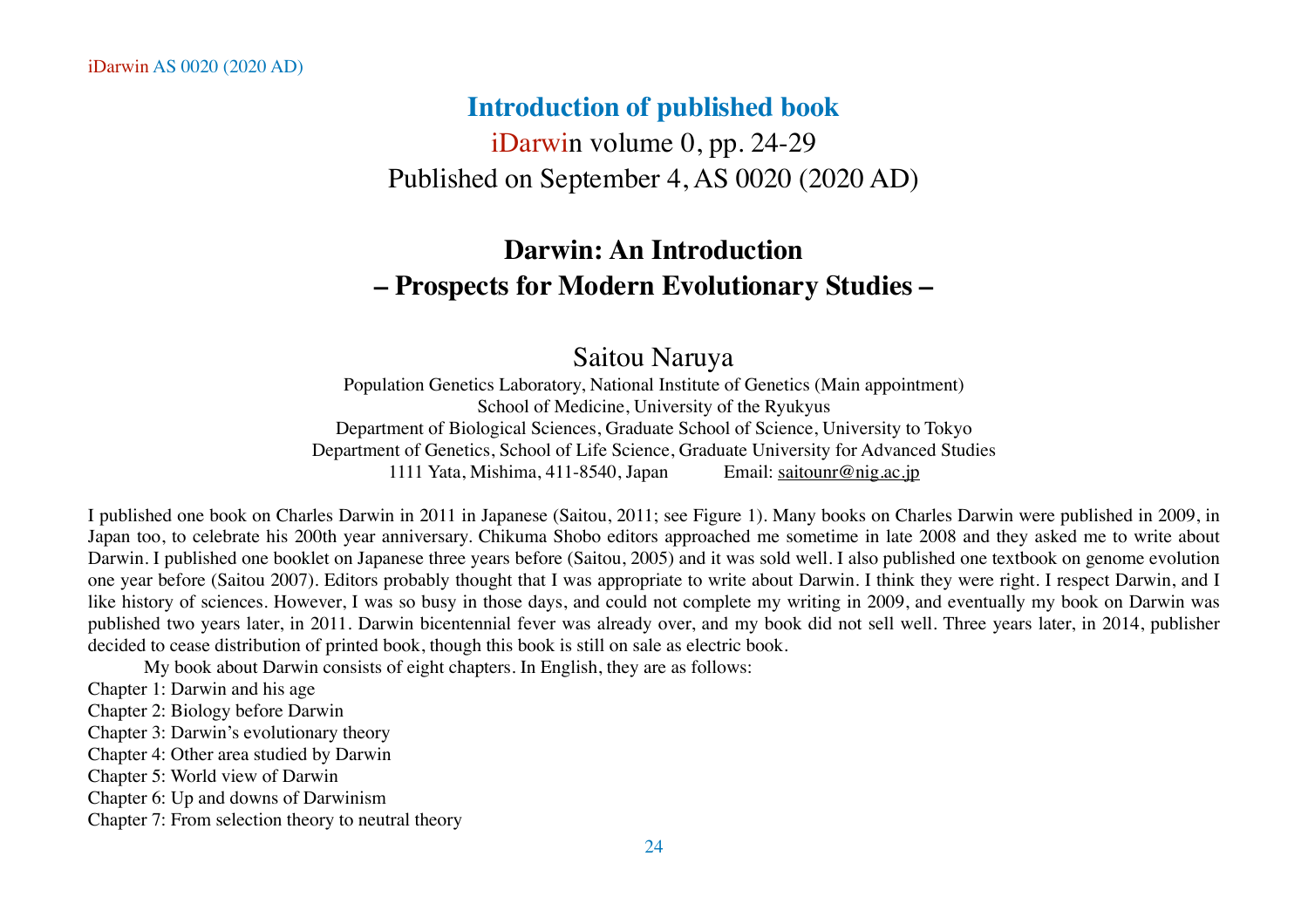# Chapter 8: Darwin in modern biology Appendix: Explanation of basic concepts regarding organismal evolution

I will briefly explain contents of each chapter. Charles Darwin was born on February 12th, 1809, and died on April 19th, 1882. He thus lived most of the 19th century. Therefore Chapter 1 starts with sketch of that century. As mentioned in Saitou (2020), Abraham Lincoln was born on the same day when Charles Darwin was born. Darwin published "On the Origin of species" in 1859 (Darwin, 1859), however, most popular book in British Empire at that year was "Notes on nursing" written by Florence Nightingale, founder of modern nursing. Section 2 of Chapter 1 is about Darwin's relatives, particularly Erasmus Darwin, paternal grandfather of Charles. Charles Darwin is now much more famous than his grandfather Erasmus, however, Charles was only known to be one grandson of that famous Erasmus Darwin when Charles was young. In fact, this was major reason that Robert FitzRoy, Captain of H.M.S. Beagle, invited Charles for dinner every day on that ship. Josiah Wedgwood, founder of pottery company Wedgwood, was maternal grandfather of Charles. Robert Darwin, father of Charles, was medical doctor. Robert was taller than Charles with 185cm and was pretty heavy, often more than 150kg. Francis Galton, who invented correlation concept and many other statistical analyses, was also grandson of Erasmus Darwin, though his paternal grandmother was different from that of Charles Darwin. Section 3 of this chapter is titled "Dropout of school education", followed by "Voyage of Beagle" in section 4, and "Returning to England until death" in section 5. Life of Charles Darwin is well known, and I do not go into detail.

Chapter 2, titled "Biology before Darwin" has following seven sections; Until Renaissance, Natural History and Taxonomy, Developments of other areas of biology, Geology, Evolutionary thoughts before Lamarck, Evolutionary thoughts after Lamarck and before Darwin, and Evolutionary thoughts in Japan during Edo Period. Development of biology is also well studied and many books were published in English, so I only introduce three Japanese mentioned in section 7. First one is Kamata Ryuou (1754-1821), medical doctor and philosopher. In his book published in 1822, after he died,

he clearly mentioned both organismal evolution and evolution of universe. Second one is Ninomiya

Takanori (1787-1856), who is famous as social reformist. Third one is Matsumori Takeyasu (1825-1892), who worked as high rank samurai in Yamagata Prefecture, but also was naturalist. It is not clear how these three individuals reached evolution concept. But at least it is clear that in Japan, organismal evolution was naturally accepted by some naturalists.

Chapter 3, titled "Darwin's evolutionary theory", is explanation of his "Origin of Species". This book is pretty well known for many people, so I only mention my comment on epigraphs. In first edition, Darwin cited sentences from works of two famous English writers, his contemporary W. Whewell (1794-1866) and Francis Bacon (1561-1626), probably most famous philosopher in 17th Century England.





892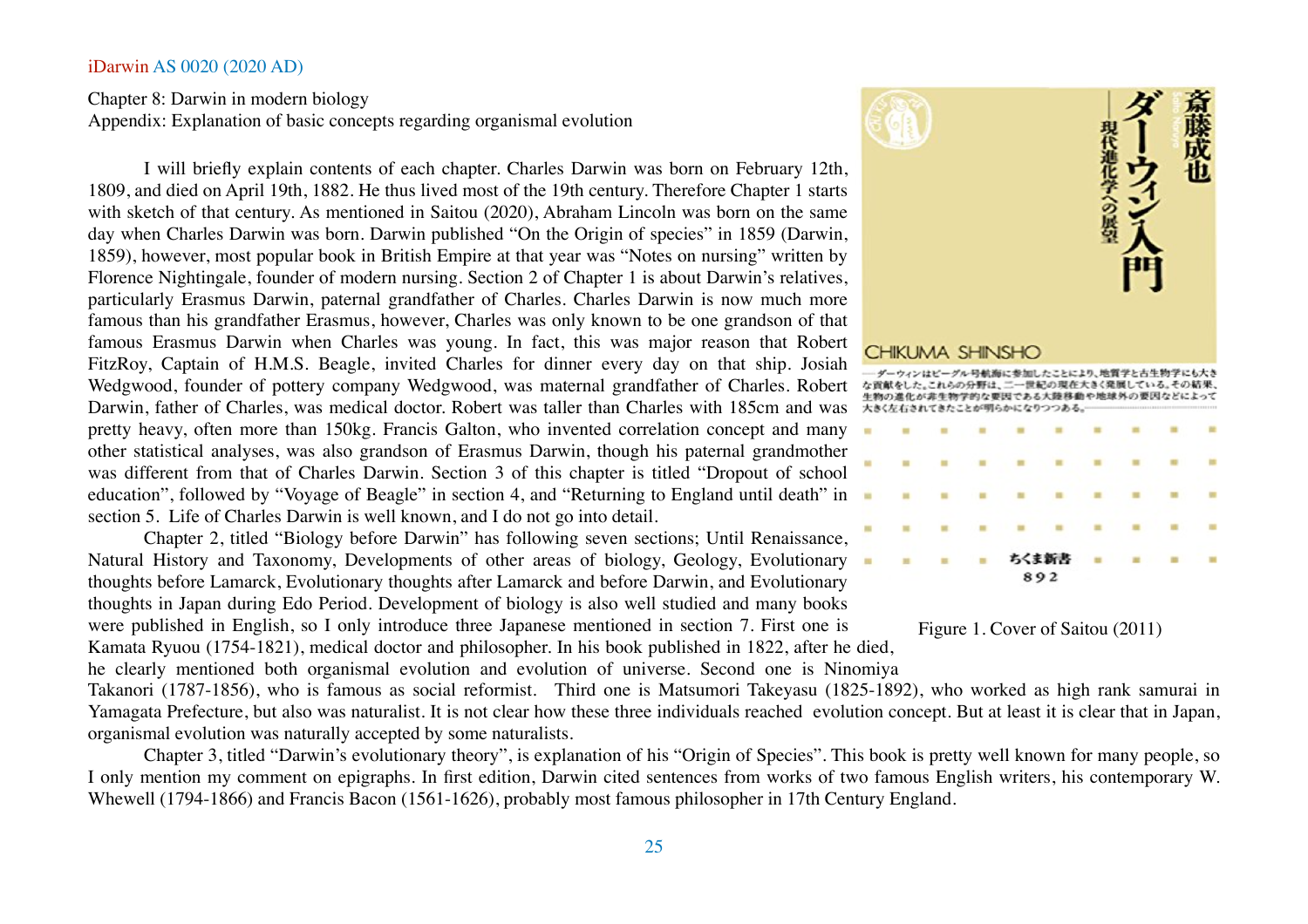"But with regard to the material world, we can at least go so far as this—we can perceive that events are brought about not by insulated interpositions of Divine power, exerted in each particular case, but by the establishment of general laws."

W. Whewell: *Bridgewater Treatise*.

"To conclude, therefore, let no man out of a weak conceit of sobriety, or an ill-applied moderation, think or maintain, that a man can search too far or be too well studied in the book of God's word, or in the book of God's works; divinity or philosophy; but rather let men endeavour an endless progress or proficience in both."

Bacon: *Advancement of Learning*.

Second edition was published in January 1860, less than three months later after publication of first edition. Darwin now added one more epitaph by Joseph Butler (1692-1752).

"The only distinct meaning of the word 'natural' is *stated, fixed,* or *settled;* since what is natural as much requires and presupposes an intelligent agent to render it so, *i.e.* to effect it continually or at stated times, as what is supernatural or miraculous does to effect it for once." Butler: *Analogy of Revealed Religion*.

All these three sentences are from natural theology thinkings. Thus some people argued that Darwin believed or tried to behave to believe in natural theology. I doubt it. In contrast, he found some logic, even in natural theology, that he can agree with. Addition of sentences by Butler, who were active in 18th century, can be considered to be inserted between 17th century Bacon and 19th century Whewell. I guess Darwin wanted to show gradual deepening or even "evolution" of human's philosophical thoughts during three centuries, and he implicitly suggested that he is following this trend.

Chapter 4, titled "Other area studied by Darwin" first list 19 books he published during his life. I mentioned his books related to Voyage of Beagle, classification of Barnacles, and study of plants. I skip them and would like to briefly mention about his trial for searching principles of heredity. In his "The different forms of flowers on plants of the same species" published in 1877, Darwin used primrose and focused on discrete characters such as length of styles. Unfortunately, Darwin did not have clear hypothesis on principles of heredity unlike Mendel, and he also did not understand law of large numbers. He produced only less than 300 primrose seeds, and did not reach that famous 3:1 ratio discovered by Mendel.

Chapter 5, titled "World view of Darwin", starts from world views before Darwin or Darwinian revolution. In Europe, it was simply based on Christianity. However, there were already some preludes to non-Christian thinking, such as Immanuel Kant (1724-1804), who proposed origin of Solar system from interstellar clouds and Georges-Louis Buffon (1707-1788) who published "Histoire Naturelle". In this sense, Darwin showed up in appropriate timing. Second section of this chapter is "Influence from surrounding people". Charles contended in his autobiography (Darwin, 1958) that he was not influenced from "Zoonomia" written by Erasmus Darwin, paternal grand father of Charles. However, Charles also became atheist as Erasmus was, as well as Elder brother of Charles, Erasmus. In contrast, Emma, wife of Charles, was devout Christian. She did not like Charles not attending Church. Last section of this chapter was "Incomplete Darwinian revolution". Darwin was great for clearly showing evidence of organismal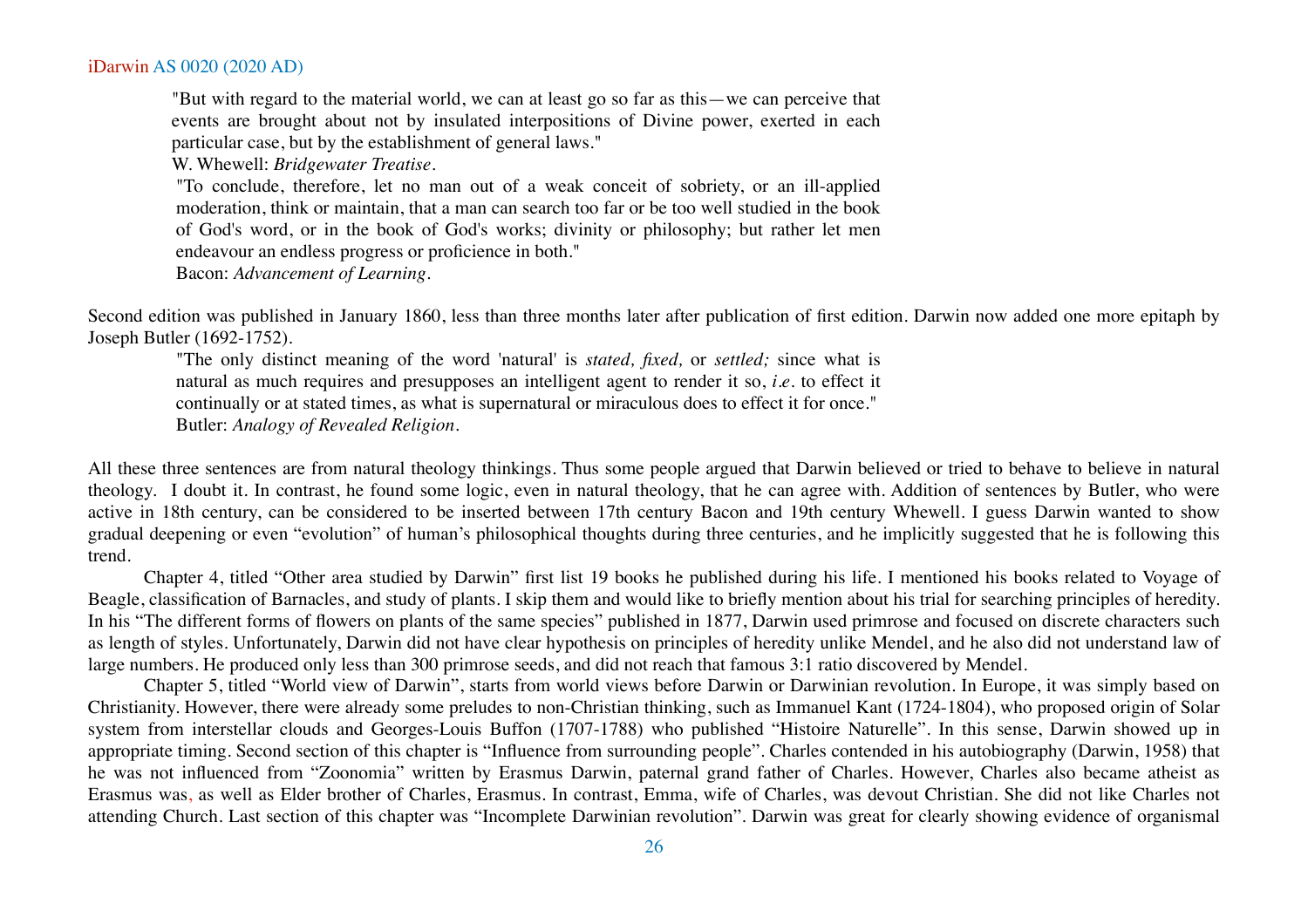evolution, including human evolution. However, he was stuck in main evolutionary mechanism, for he pushed his favorite "natural selection". Both natural theology and his natural selection assume that organisms are so adapted to this world. This view is now known to be wrong, as we will see in later chapters of this book.

Chapter 6, titled "Up and downs of Darwinism" is now dealing with developments of evolutionary studies mainly after Darwin. Moritz Wagner (1813-1887), contemporary of Darwin, pointed out importance of geographical isolation as cause of speciation. This idea is now well established, but surprisingly, speciation was assumed to be driven by natural selection for many years. August Weismann (1834-1914) was proponent of germ-line theory that rejects inheritance of acquired characters. He also proposed "Neo-Darwinism" in which only natural selection is mechanism for evolution. Genetics was established after "rediscovery" of Mendel's laws of heredity in 1900. DNA was discovered as material basis of heredity in 1940s, and double-helix structure of DNA was proposed in 1953. Importance of mutations in evolution was first clearly demonstrated by Hugo de Vries (1848-1935), and Thomas Morgan (1866-1945) also supported this idea with combination of elimination of detrimental mutations through negative selection. Therefore, Darwin's natural (positive) selection theory was almost rejected in early 20th Century. Unfortunately, natural (positive) selection was resurrected by emergence of population genetics theory established by J. B. S. Haldane (1892-1964), R. A. Fisher (1890-1962), and Sewall Wright (1889-1988) during 1920s and 1930s. But new data emerged from biochemistry; amino acid sequences of proteins. Emile Zuckerkandl (1922-2013) and Linus Pauling (1901-1994) discovered approximate constancy of amino acid changes, and they nicknamed this phenomenon as "molecular clock" (Zuckerkandl and Pauling, 1965). This and other new molecular data brought molecular evolution as mainstream of modern evolutionary studies from 1960s.

Chapter 7, titled "From selection theory to neutral theory", describes paradigm shift from Darwin's natural selection theory to Kimura's neutral theory. Motoo Kimura (1924-1994) was already famous for his theoretical studies on population genetics. He was Neo-Darwinist until he faced amino acid sequence data. He realized that substitution rates of protein amino acids are too high if we assume these changes are solely governed by Darwinian (positive) natural selection (Kimura, 1968). It was Kimura (1983) who coined "positive selection" (Darwinian selection) and "negative selection" (purifying selection). Kimura's neural theory was supported by DNA sequence data too. Interested readers may read Saitou (2018) on neutral evolution at DNA and genome levels. Kimura influenced many Japanese researchers who were interested in evolutionary studies. Yasuda Norikazu, Ohta Tomoko, Maruyama Takeo (1936-1987), Takahata Naoyuki, Yamazaki Tsuneyuki, Aoki Ken-ichi, Tajima Fumio, Tachida Hidenori, and Takano Toshiyuki once belonged to Division of Population Genetics at National Institute of Genetics. This laboratory was renamed as Population Genetics Laboratory in January 2020, and I (Saitou) is professor there. Masatoshi Nei was also influenced by Kimura, and became one of most well-known neutralist. NEI produced many Japanese Ph.D.s including Tateno Yoshio, Tajima Fumio, Ota Tatsuya, Takezaki Naoko, and myself. Many Japanese researchers also worked at Nei laboratory as postdoctoral fellows. They include Gojobori Takashi, Takahata Naoyuki, Goto Osamu, Tamura Koichiro, Suzuki Yoshiyuki, Ito Tsuyoshi, Nozawa Masafumi, Misawa Kazuharu, and Katsura Yukako.

Chapter 8, titled "Darwin in modern biology" is final chapter of this book. There are eight sections in this chapter. Section 1 is "Natural selection under evolution of organisms cultivated by human". This section discusses artificial selection, in which positive Darwinian selection is expected to occur. This is because humans carefully choose organisms for their own purposes; humans are gods for these organisms, and both positive and negative selection occur under this situation. I mentioned about genetic changes in rice and silkworm. Section 2 is "Darwinian natural selection really observed in nature". Molecular evidences of positive Darwinian selection was explained for influenza virus spike proteins reported by Gojobori Takashi's group and for one portion of HLA proteins whose function is to grasp foreign antigens such as corona virus spike proteins reported by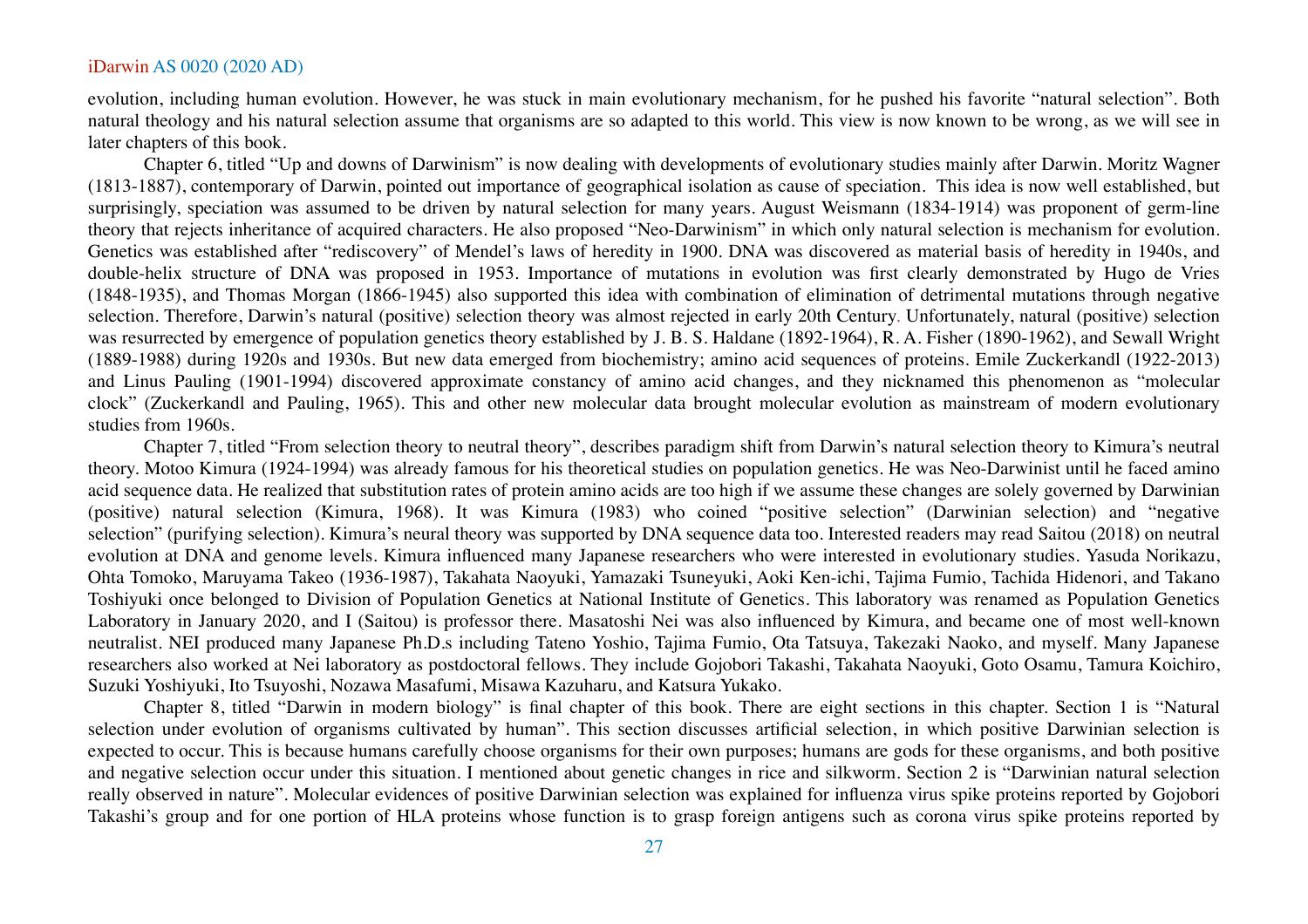Masatoshi Nei's group. However, relationship between host immune system and infectious disease is special case of evolution, and any change is acceptable in extreme case. Therefore, there is no "improvement" in this circular system. In contrast, optimum pH changes of stomach lysozymes in various mammalian species may be considered to be "improvement" or adaptation to new environment for this enzyme, when this enzyme started to be expressed in stomach where HCl, strong acid, is extracted. After publication of this book in 2011, our group found that common ancestral sequences of lineage specific conserved noncoding sequences seem to experience nucleotide substitutions whose rates were higher than mutation rate (Saber et al. 2016; Saber and Saitou 2017). This suggests that evolutionary conservation started after lineage specific nucleotide sequences emerged through Darwinian positive selection.

Sections 3-7 of Chapter 8 was "Geology and paleontology", "Sociobiology", "Molecular phylogeny", "Origin of Life", and "Human evolution". Last section 8 was "Influence of <Darwin>", and Darwinian medicine was mentioned here. This section ends with comparison of two words in Google; Darwin and Beatles. "Darwin" appeared 60 million and more times, while "Beatles" appeared 90 million and more times. I just checked again these two words. Now, as of September 1, 2020, "Darwin" appeared ~165 million times, while "Beatles" appeared ~214 million times. Darwin is now much closer to Beatles! I am very happy to know this result, for we started new journal iDarwin this year (Saitou 2020).

## **References**

- Charles Darwin (1859) On the origin of species by means of natural selection, or the preservation of favoured races in the struggle for life. London: John Murray. Web: http://darwinonline.org.uk/content/frameset?itemID=F373&viewtype=text&pageseq=1
- Charles Darwin (1958) The Autobiography of Charles Darwin 1809-1882 (Nora Barlow ed.). Collins, London. Web: http://darwin-online.org.uk/content/frameset? pageseq=1&itemID=F1497&viewtype=side
- Kimura Motoo (1968) Evolutionary rate at the molecular level. Nature 217, 624–626.
- Kimura Motoo (1983) The neutral theory of molecular evolution. Cambridge University Press, Cambridge.
- Florence Nightingale (1859) Notes on nursing: what it is, and what it is not. London: Harrison.
- Morteza Mahmoudi Saber, Isaac A. Babarinde, Nilmini Hettiarachchi, and Saitou Naruya (2016) Emergence and evolution of Hominidae-specific coding and noncoding genomic sequences. Genome Biology and Evolution, vol. 8, pp. 2076-2092.
- Morteza Mahmoudi Saber and Saitou Naruya (2017) Silencing effect of Hominoid highly conserved non-coding sequences on embryonic brain development. Genome Biology and Evolution, vol. 9, no. 8, pp. 2037-2048.

Saitou Naruya (2005) Japanese viewed from DNA. Chikuma Shobo, Tokyo (written in Japanese).{斎藤成也 (2005)『DNAから見た日本人』. ちくま新書525. 筑摩書房.

Web = https://www.chikumashobo.co.jp/product/9784480062253/.}

Saitou Naruya (2007) Introduction to Evolutionary Genomics. Kyoritsu Shuppan, Tokyo (written in Japanese).{斎藤成也 (2007)『ゲノム進化学入門』. 共立出版.}

Saitou Naruya (2011) Darwin: An Introduction – prospects for modern evolutionary studies –. Chikuma Shobo, Tokyo (written in Japanese). {斎藤成也 (2011)『ダーウィン入

門‒‒現代進化学への展望』. ちくま新書892. 筑摩書房. Web = https://www.chikumashobo.co.jp/product/9784480065971/}

Saitou Naruya (2018) Introduction to Evolutionary Genomics Second Edition. Springer.

Saitou Naruya (2020) iDarwin: Quixotic idea? iDarwin, volume 0, pp. 1-6.

Emile Zuckerkandl and Linus Pauling (1965) Evolutionary divergence and convergence in proteins. In V. Tyson and H. J. Vogel eds. "Evolving Genes and Proteins", pp. 97-166. Academic Press, New York.